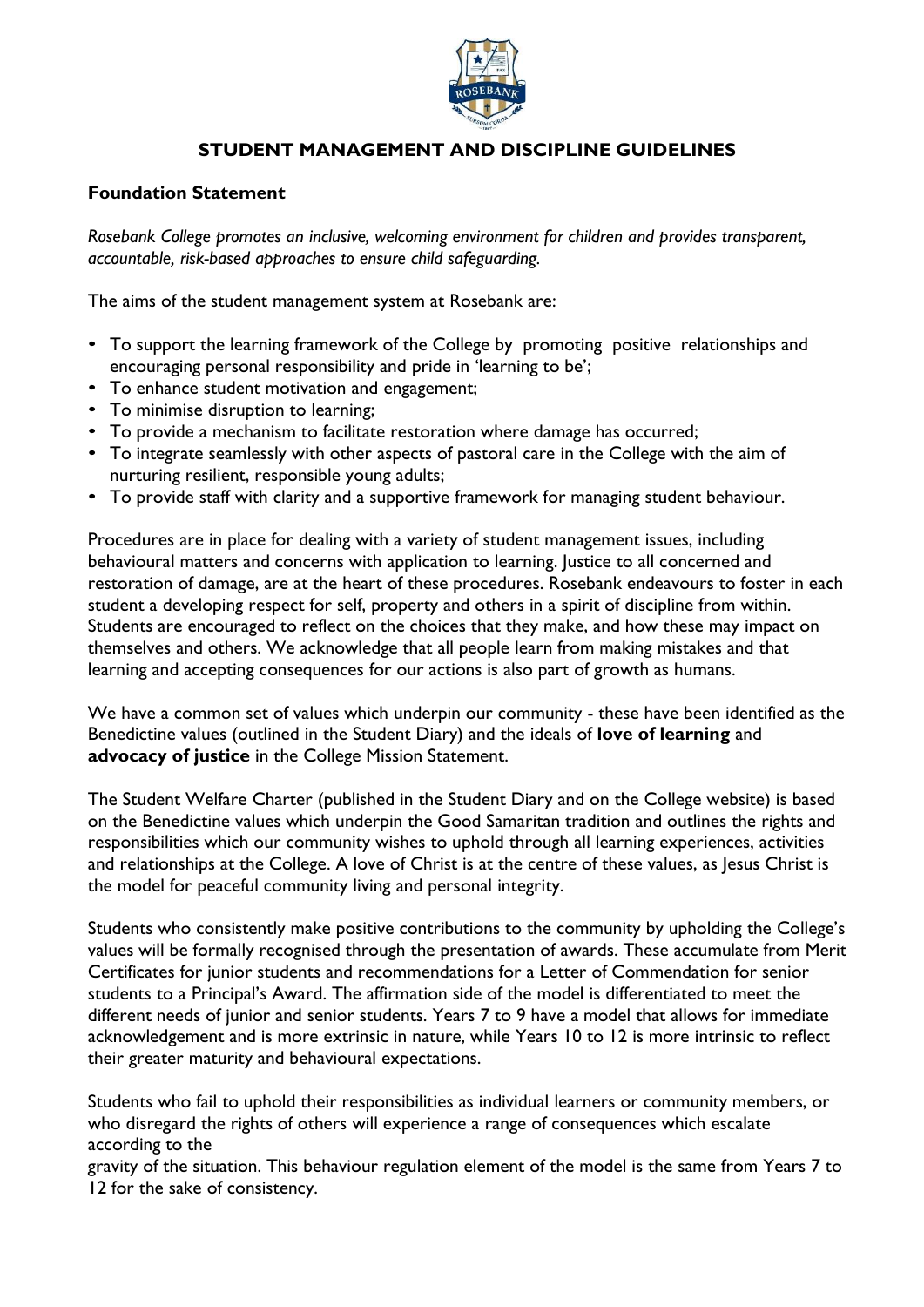### Procedures for Responding to Concerns

Every staff member at Rosebank is involved in educating and supporting our students to develop appropriate behaviour and relationships. Teachers obviously have the most consistent opportunity to be involved in managing the variety of issues and incidents which arise each day.

The aim is to be consistent in our management of students and to ensure that justice and concern for the individual and community are part of all that we do. Maintenance of firm discipline both inside and outside the classroom is the equal responsibility of all staff members at all times.

Class and Home Room Teachers may call on the support of Studies and Pastoral Coordinators in managing recurring or urgent issues with students. Should a situation pose further difficulties to a staff member, it is appropriate for the Dean of Pastoral Care, and, once all other avenues have been exhausted, or in extremely serious matters, the Principal to become involved. It is important that there is a clear progression for students in these various levels of management within the school. Students need to appreciate the serious consequences involved in repeatedly or grossly failing to uphold their responsibilities within the Student Welfare Charter.

It must be noted that corporal punishment is expressly forbidden at Rosebank College. It must also be noted that College staff must not, either implicitly or explicitly, sanction the administering of corporal punishment by non-school persons, including parents, to enforce discipline at school.

#### The Role of the Teachers

The following is an outline of sequenced responses to behavioural (Years 7-12) and/or application issues (for Years 7-9) that in most cases teachers would be expected to follow.

- 1. Teacher corrects within classroom (e.g. verbal warning, note in diary, move student or speaks to the student at lunchtime/recess) in an attempt to discuss the problem in a reasonable way which might help the student see why he/she is disruptive;
- 2. Extra work at lunchtime or for homework, lunch detention;
- 3. Should the concern persist over some time, despite having taken the above steps, or should there be a serious breach of responsibilities or rights, teachers or Pastoral Coordinators, may contact the student's parents to notify them of the situation;
- 4. If no improvement results from taking the above steps, or in response to a serious breach of College rules, a teacher may either impose a Monday detention; or
- 5. A class teacher or Coordinator may initiate the use of a Letter of Concern. In the case of a missed assessment task a letter of concern may be issued without prior parent contact;
- 6. Studies and/or Pastoral Coordinators will work with teachers should further responses (such as Student Management Letter, Monitoring Sheet or Interim Report) be deemed necessary.

#### The Role of the Coordinators

- 1. The teacher takes appropriate action (as outlined above);
- 2. If problem recurs, the teacher informs relevant Coordinator of the issue. Matters which relate specifically to the completion of work should be referred to the Pastoral Coordinator. Matters which are related purely to social/behavioural issues should be referred to the Pastoral Coordinator;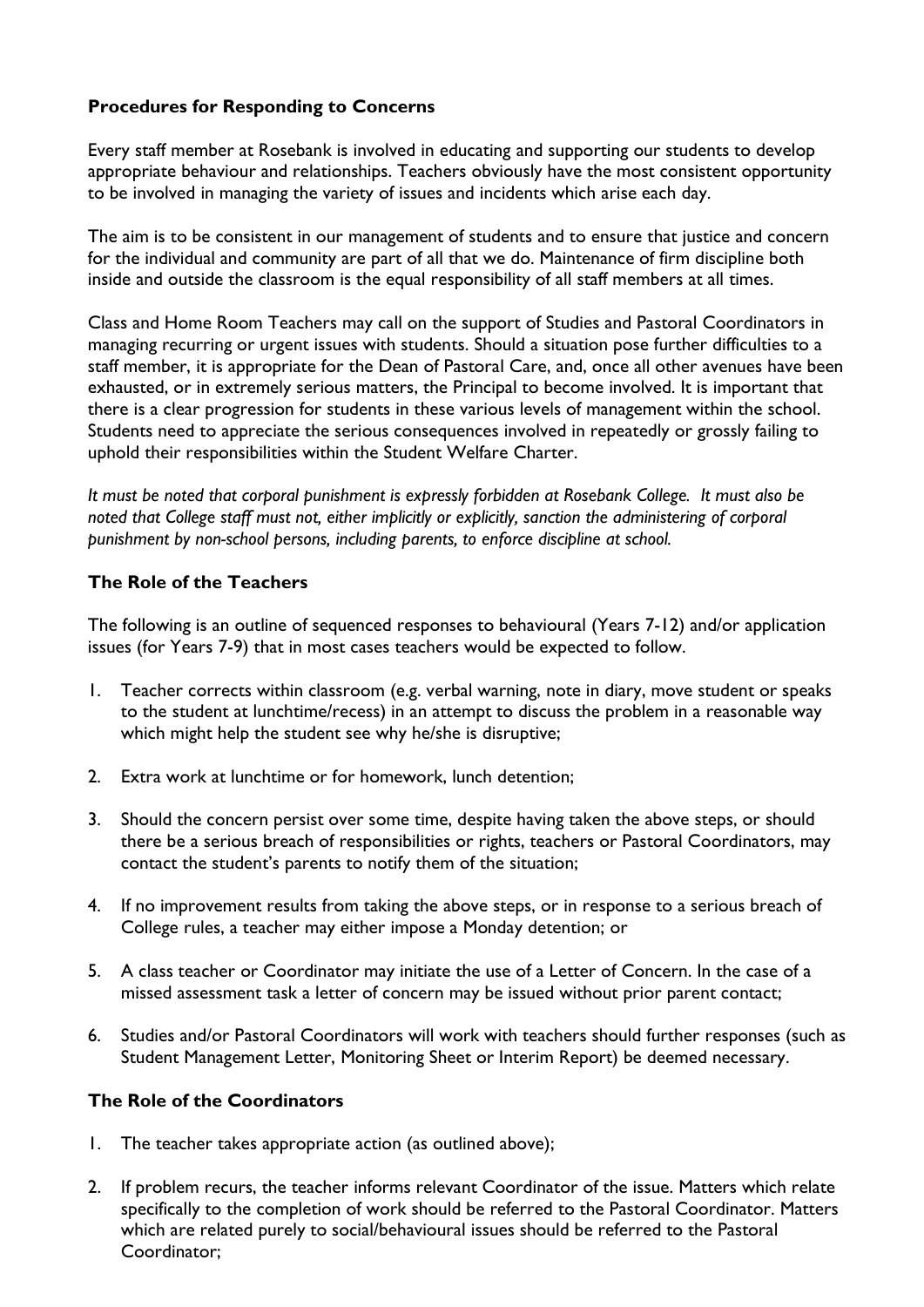- 3. Pastoral Coordinator's are responsible for the every-day issues of student management which necessitate further support of the classroom/Home Room Teacher. These include matters such as fractional truancy, recurring misbehaviour, peer relationship problems, recurring uniform matters or rudeness to a staff member;
- 4. Should the issues involve work matters in more than one subject, the Pastoral Coordinator liaises with relevant Coordinators, but retains responsibility for coordinating the response to the student;
- 5. It is recommended that at Level 1, the student is referred by the Pastoral Coordinator to the College Counsellor;
- 6. Once a student reaches Level 2, the Dean of Pastoral Care will coordinate the response to the student with the assistance of the Pastoral Coordinator. Should the matter involve a student in Years 10-12 and be solely related to completion of work, the Dean of Learning assumes responsibility for coordinating the response to the student with the assistance of the relevant Pastoral Coordinator/s;
- 7. The Coordinator discusses the matter with student and teacher as appropriate and responds according to the designated level.

#### Daily Report Sheets

A Daily Report Sheet may be used as a tool to monitor and support a change in a student's behaviour, once they have been deemed to be at least at Level 1. These sheets may be generic Report Sheets, or they may be specifically tailored for an individual student.

- 1. When a Pastoral Coordinator makes the decision to put a student on a daily report sheet, s/he should inform parents by telephone of the reason for this, and explain the process involved. All of the student's class teachers should also be informed of this by the Pastoral Coordinator;
- 2. Daily report sheets as issued by the Pastoral Coordinator should be used for no longer than 2 weeks at a time. If there is no improvement in the targeted behaviours in the specified time, the student is to be referred to the Dean of Pastoral Care. An interview with the student, Pastoral Coordinator and parent will take place and the student will then be placed on a report sheet and/or a contract issued by the Dean of Pastoral Care (Level 2). Any further matters relating to the student

during this time should be referred immediately to the Assistant Principal;

- 3. If there is still no improvement in the targeted behaviours during the time the student is on a Dean of Pastoral Care's report sheet, the student and parents will be required to meet with the Principal. At this stage, provisional enrolment may be considered, or some other form of intervention as appropriate, such as a Principal's Monitoring Sheet (Level 3);
- 4. Issues of student management which require more timely and serious attention, should be referred immediately to the Dean of Pastoral Care. These include but are not limited to whole day truancy, insolence to staff, violent behaviour.

#### Suspension from School

Matters which would result in a student's suspension include but are not limited to smoking in school uniform and/or on school premises, theft, violence, extreme insolence or aggression towards a member of the school community, extreme damage to property and possession of drugs, alcohol or other prohibited items.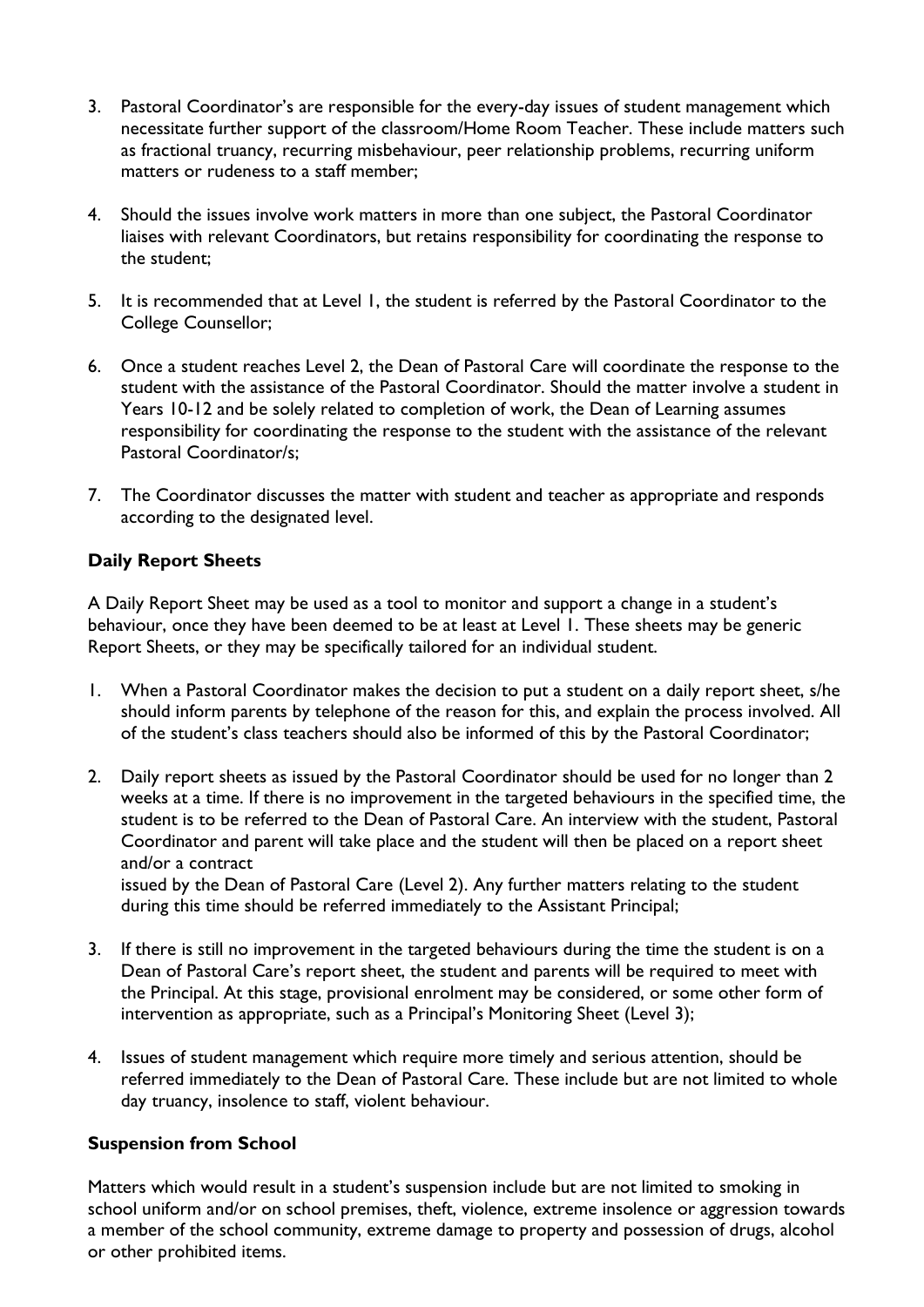- 1. A staff member should immediately make the Dean of Pastoral Care aware of such matters;
- 2. The Dean of Pastoral Care will interview the student to investigate the allegation and ensure procedural fairness is upheld. Other students as well as the Pastoral Coordinator and other relevant staff members may be interviewed as appropriate. Written statements will be obtained from students and staff involved;
- 3. Once the decision to suspend a student has been made by the Dean of Pastoral Care, Assistant Principal and/or Principal, the following steps are to take place:
	- a. The Dean of Pastoral Care informs the Pastoral Coordinator and Printery/Attendance officer that the student has been suspended;
	- b. The Pastoral Coordinator informs the Home Room Teacher so that the roll can be marked appropriately;
	- c. The Dean of Pastoral Care telephones the student's parent/guardian to inform them of the suspension. Depending on the time of day, the parent/guardian may be asked to come and collect the student immediately. If this is not possible, the student will remain on in-school suspension until the end of the day. Generally the location for an in school suspension will be at the discretion of the Dean of Pastoral Care;
	- d. The Dean of Pastoral Care prepares a letter formally recording the suspension which is sent home with the student, or via email to the parents/guardians;
	- e. The letter requests that the parent/guardian contact the College to make an appointment for an interview. This interview involves the parent/guardian, student, Principal or Dean of Pastoral Care (depending on level) and where possible, the Pastoral Coordinator;
	- f. Any hand-in Assessment Tasks due during the period of suspension must still be submitted as required, either electronically, or via a parent/guardian submitting the task in person on their behalf, to avoid the student coming on the school premises during their suspension. Inclass or oral tasks will require estimates;
	- g. Following a satisfactory re-entry interview, if the Pastoral Coordinator was not involved, the Principal or Dean of Pastoral Care will inform the Pastoral Coordinator of the time and conditions of the student's return to school;
	- h. The student will be issued with a letter outlining the conditions of their return to school. This letter must be signed by the Pastoral Coordinator before the student is admitted to classes. The student must have the letter signed by all of his/her teachers to ensure their knowledge of the student's conditions of return. Once signed by all of his/ her teachers, the student is to return the letter to the Principal's office for filing;
	- i. The conditions of return to school will depend on the reason for the suspension and the individual student's circumstances. They may return under the supervision of the Principal, Dean of Pastoral Care or Pastoral Coordinator.

#### Termination of Enrolment or Expulsion

Should a student be involved in, or responsible for an incident or behaviour, or series of incidents which have been managed progressively through the Student Management system, which is deemed to warrant the termination of their enrolment, the student and his/her parents will be: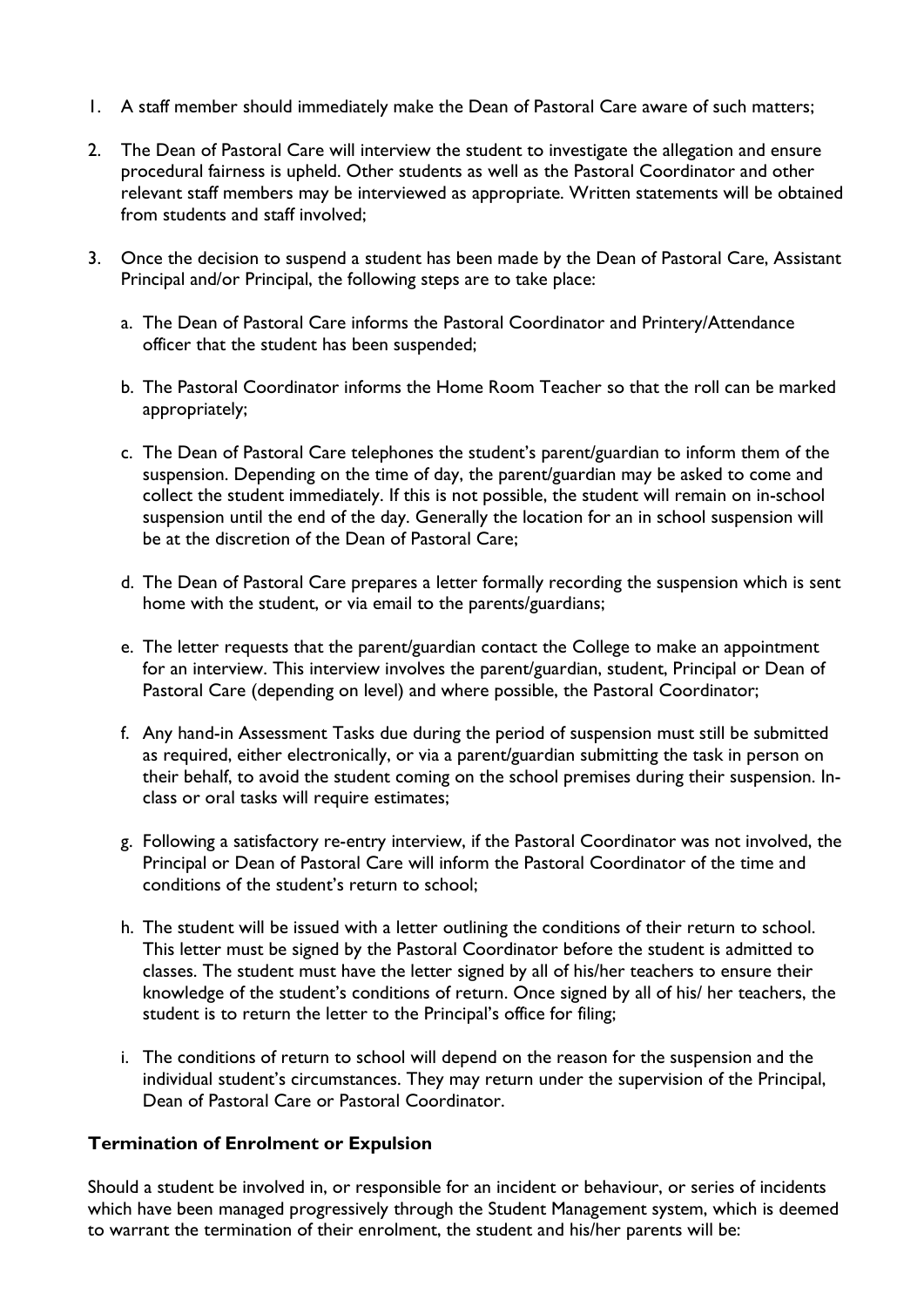- 1. Informed of the alleged infringement;
- 2. Informed as to who will make the decision on the penalty;
- 3. Informed of the procedures to be followed which will include an opportunity to have a parent/guardian present when responding to the allegations;
- 4. Afforded a right of review or appeal.

#### Levels of Management

Identifying different levels of student management is useful to staff, students and parents.

Understanding a clear progression of the seriousness with which their behaviour is being dealt is important for students in learning about consequences. Clarity in this area is also important for parents.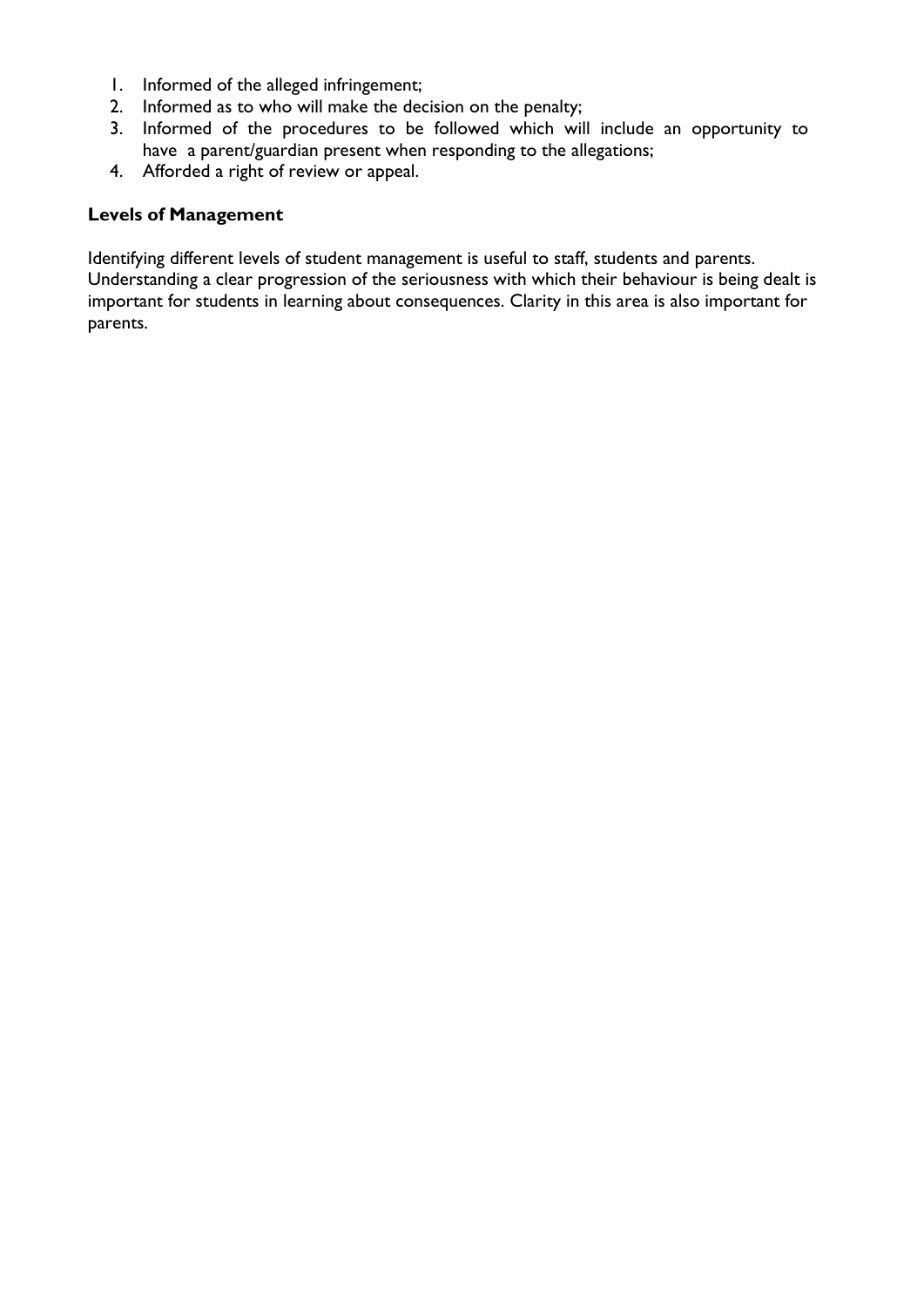#### Teacher Level

Management of minor/ incidental events and checking of adherence to school rules such as uniform is the responsibility of all teaching staff - e.g. Home Room Teacher, class teacher, playground duty supervisor. This is the everyday level of management at which most students are consistently placed.



would have returned from a suspension resulting from a very serious matter, be a student on provisional enrolment who has had their 'chance', or be involved in significant/repeated breaches of College requirements regarding classwork and/or assessment.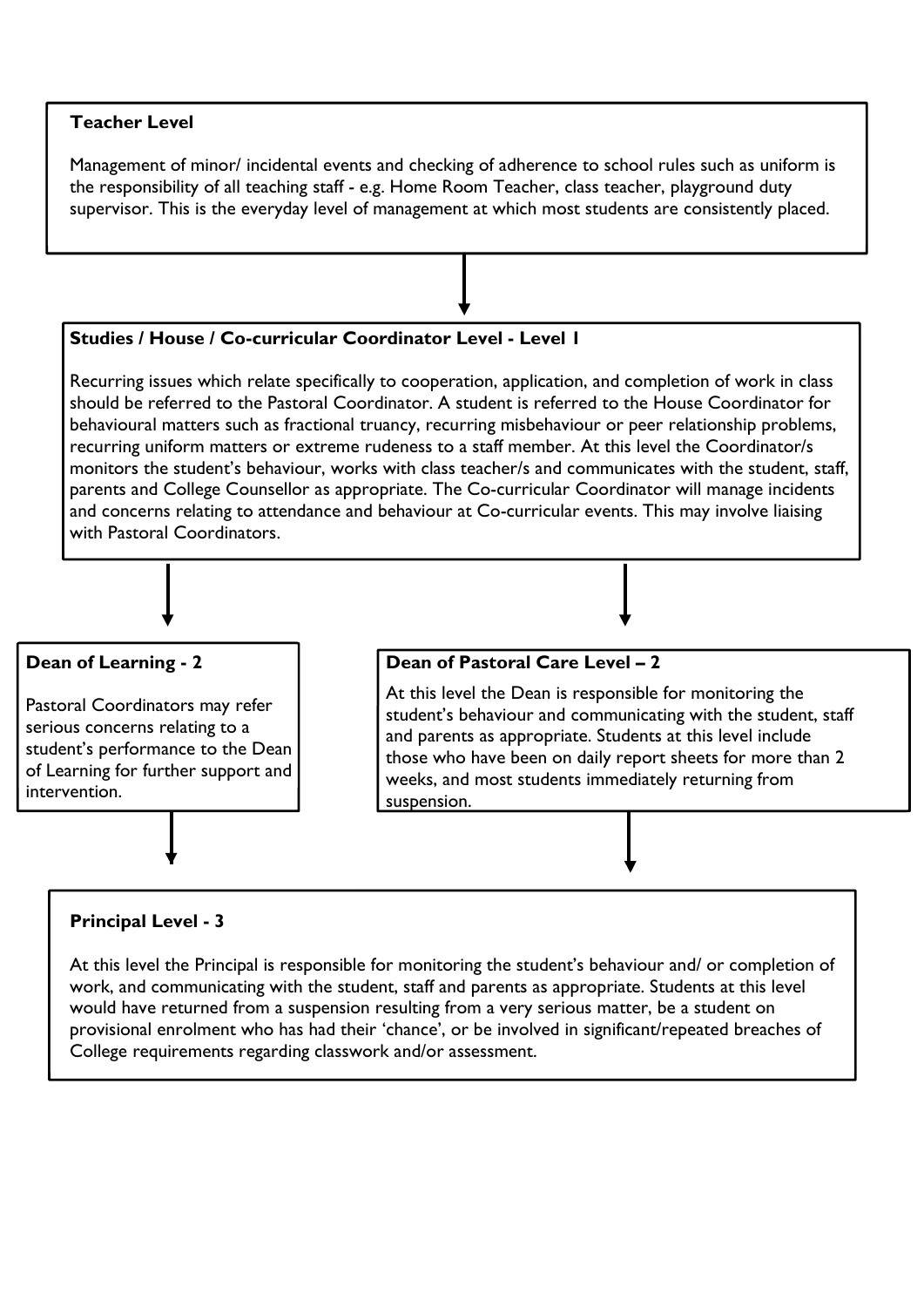|                       | Type of Award   Achieved by Doing What?                                                                                                                                                   | <b>Given by Whom?</b>                                                                                                                                                                        | <b>Given When?</b>                                            |
|-----------------------|-------------------------------------------------------------------------------------------------------------------------------------------------------------------------------------------|----------------------------------------------------------------------------------------------------------------------------------------------------------------------------------------------|---------------------------------------------------------------|
| Merit Certificate     | Outstanding work in the<br>classroom, assessments or<br>exams.<br><b>OR</b><br>Consistent effort and<br>application over a teaching<br>cycle.<br><b>OR</b><br>Significant contribution to | <b>Individual Teachers</b><br>Max: I per teacher per<br>teaching cycle per class.<br>Issued via printed merit<br>card. Maximum of 5 per<br>teacher per term per class.<br>House Coordinator: | In class or Home<br>Room                                      |
|                       | the Rosebank community.<br>(determined by House<br>Coordinator)                                                                                                                           | 5 per term                                                                                                                                                                                   |                                                               |
| Commendation<br>Award | Attaining 10 Merit Certificates.<br>(Based on report regularly accessed<br>by Pastoral Coordinator)                                                                                       | <b>House Coordinator</b>                                                                                                                                                                     | <b>Year Assemblies</b><br>(presented by House<br>Coordinator) |
| Principal's Award     | Attaining 3 Letters of<br>Commendation.<br>(Based on report regularly accessed<br>by Pastoral Coordinator)                                                                                | Principal                                                                                                                                                                                    | <b>College Assemblies</b><br>(Presented by Principal)         |

\* Certificates and Awards are cumulative over the 3 years

# Senior Reward System (Years 10 - 12)

|                                                 | Type of Award   Achieved by Doing What?                                                                                                                                                                                                         | <b>Given by Whom?</b>                                                                                                                                                                                                                                                                                                         | <b>Given When?</b>                                           |
|-------------------------------------------------|-------------------------------------------------------------------------------------------------------------------------------------------------------------------------------------------------------------------------------------------------|-------------------------------------------------------------------------------------------------------------------------------------------------------------------------------------------------------------------------------------------------------------------------------------------------------------------------------|--------------------------------------------------------------|
| Recommendation<br>for Letter of<br>Condemnation | Outstanding work in the<br>classroom, assessments or<br>exams.<br><b>OR</b><br>Consistent effort and application<br>over a term.<br><b>OR</b><br>Significant contribution to<br>the Rosebank community.<br>(determined by House<br>Coordinator) | Individual Teachers,<br>Faculty Heads, Year<br>Coordinator's, Assistant<br>Principal or Principal<br><b>AND</b><br>Counter signed by<br><b>Faculty Heads</b><br>Max: 2 per teacher per<br>class per term in classes of<br>more than 15. In smaller<br>classes, I per term.<br>Recorded in College's<br>Administration System. | In Class or Home<br>Room                                     |
| Letter of<br>Commendation                       | Attaining 6 Recommendations.<br>(Based on report regularly accessed<br>by Pastoral Coordinator)                                                                                                                                                 | <b>House Coordinator</b>                                                                                                                                                                                                                                                                                                      | <b>Year Assemblies</b><br>(presented by Year<br>Coordinator) |
| Principal's Award                               | Attaining 3 Letters of<br>Commendation.<br>(Based on report regularly accessed<br>by Pastoral Coordinator)                                                                                                                                      | Principal                                                                                                                                                                                                                                                                                                                     | <b>School Assemblies</b><br>(Presented by Principal)         |

\* Recommendations and Letters of Commendation are cumulative over the three years.